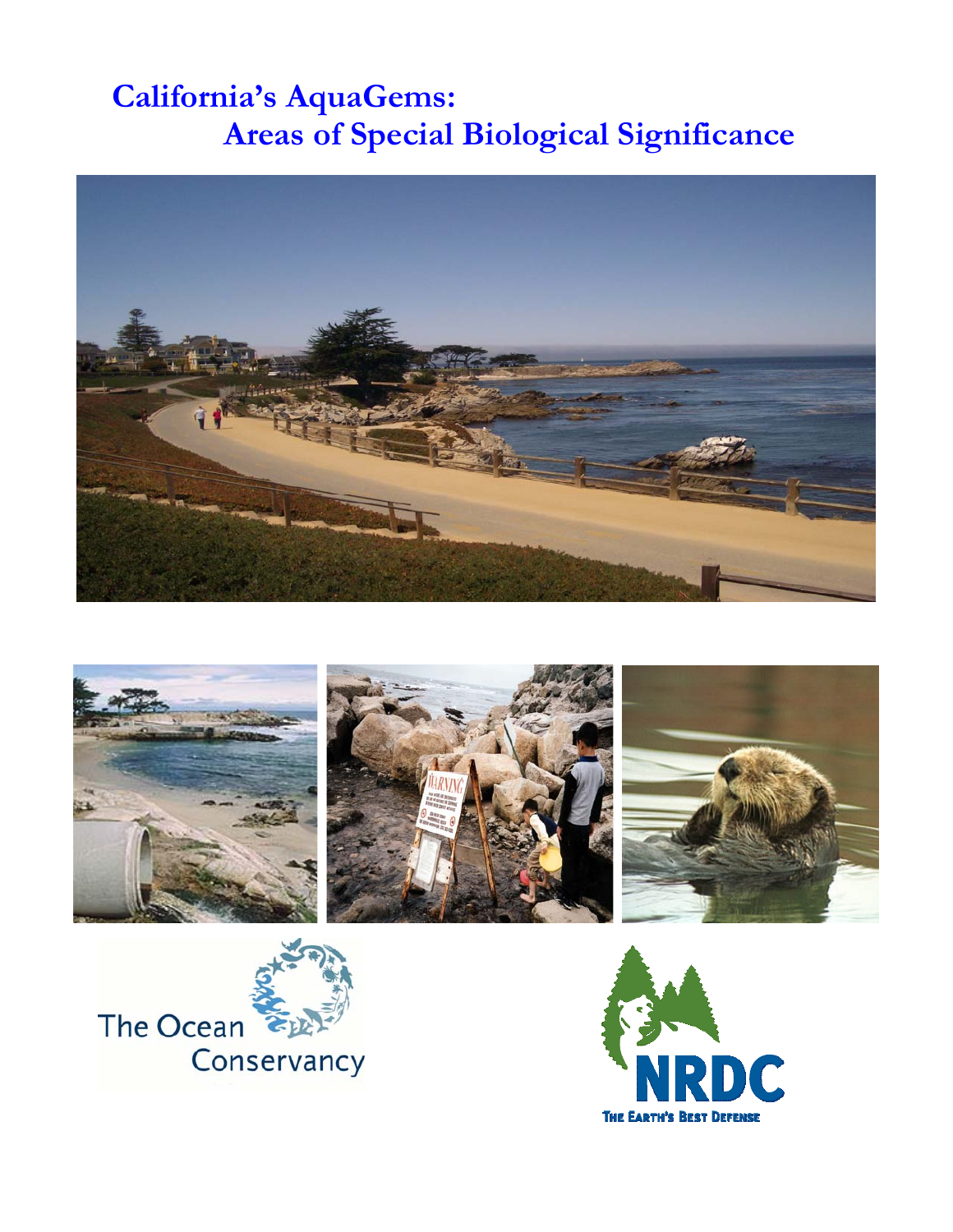### **California's AquaGems: Areas of Special Biological Significance**

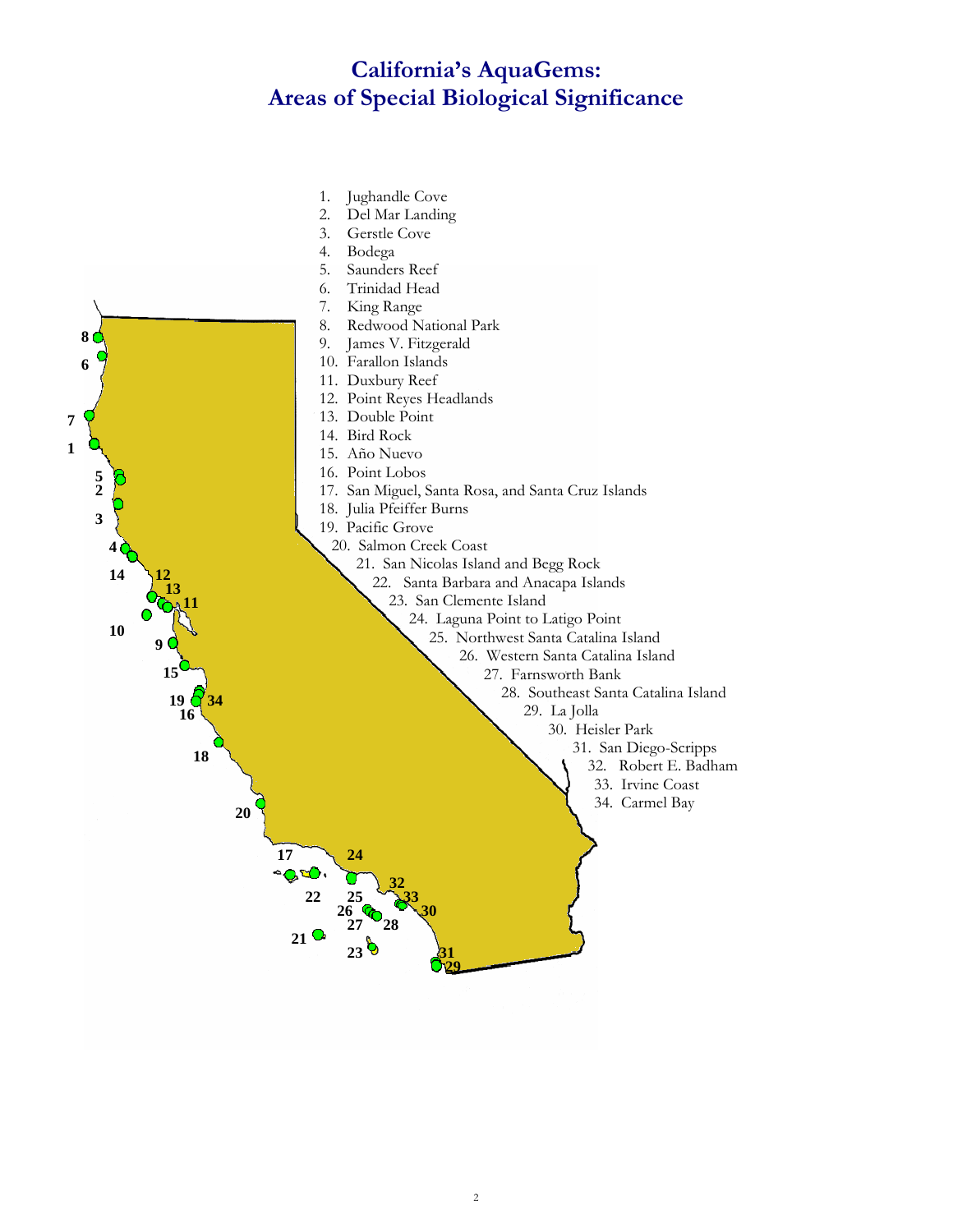### **California's AquaGems: Areas of Special Biological Significance**

California has **34 "Areas of Special Biological Significance"** (ASBSs) along its world-renowned coastline. Under the California Ocean Plan, these "AquaGems" were given special status over 30 years ago to protect the unique and sensitive biological species and communities they harbor.

polluted that they cannot even be safely used for wading, let alone as habitats for sensitive species. Three national reports, including one conducted by the United States Commission on Ocean Policy, have concluded that our coastal waters and oceans are in crisis and in critical need of more protection.

These sensitive marine ecosystems strung along California's coast are home to rich kelp forests and ocean canyons filled with corals, sea otters, seals, dolphins, yellowfin tuna, rockfish, and numerous species of whales and sharks. Trinidad Head, SWRCB.



The State Water Board is at a crossroads in its approach to protecting these AquaGems. In 2003, the State Water Board discovered more than 1,600 illegal discharges into these areas. Some of those who are illegally discharging pollution are unwilling to commit the resources to

Each AquaGem possesses unique biological characteristics, which support complex yet fragile ecosystems. Some areas are rocky reef habitats while others are nutrient-rich deep waters containing rare marine life.

Californians and tourists alike are drawn to these 34 magnificent AquaGems. They comprise some of the most beautiful tourist destinations in the State. The areas are used for scenic viewing, swimming, scuba diving, photography, and scientific research. In addition to their resource value, the AquaGems are vital to California's economy.

California has the largest ocean economy in the United States. Coastal tourism and recreation far outperform all other ocean-related activities, such as oil and gas production, shipping, and fishing. Total travel spending in California coastal counties was \$82.5 billion and supported 892,600 jobs in 2004. Protecting our AquaGems is an investment in our ocean economy.

The State banned pollution into the AquaGems more than 30 years ago. Unfortunately, the clear prohibition on pollution into these biologically important areas has been largely ignored over the years. In fact, these precious and unique coastal resources are threatened by the largest source of coastal pollution—urban stormwater runoff. As a result, some of the AquaGems have become so

cleanup. Instead, they are hiring lobbyists to weaken the law protecting these valuable marine resources.



James V. Fitzgerald Reserve and Tidepool, Linda Sheehan.

Conservation, community, and recreational groups favor preserving the waste discharge prohibition instead of weakening the law. What's needed is a practical framework that enforces the law and allows, where appropriate, cities and other polluters a reasonable timeframe to design and implement cleanup plans to protect our AquaGems. Under this practical framework, water pollution dischargers would use off-the-shelf technologies and costeffective options tailored to their circumstances to come into compliance on a time schedule set by the State Water Board based on the circumstances applicable to the situation. The State Water Board must show strong leadership to implement this framework and ensure protection of our most valuable coastal resources.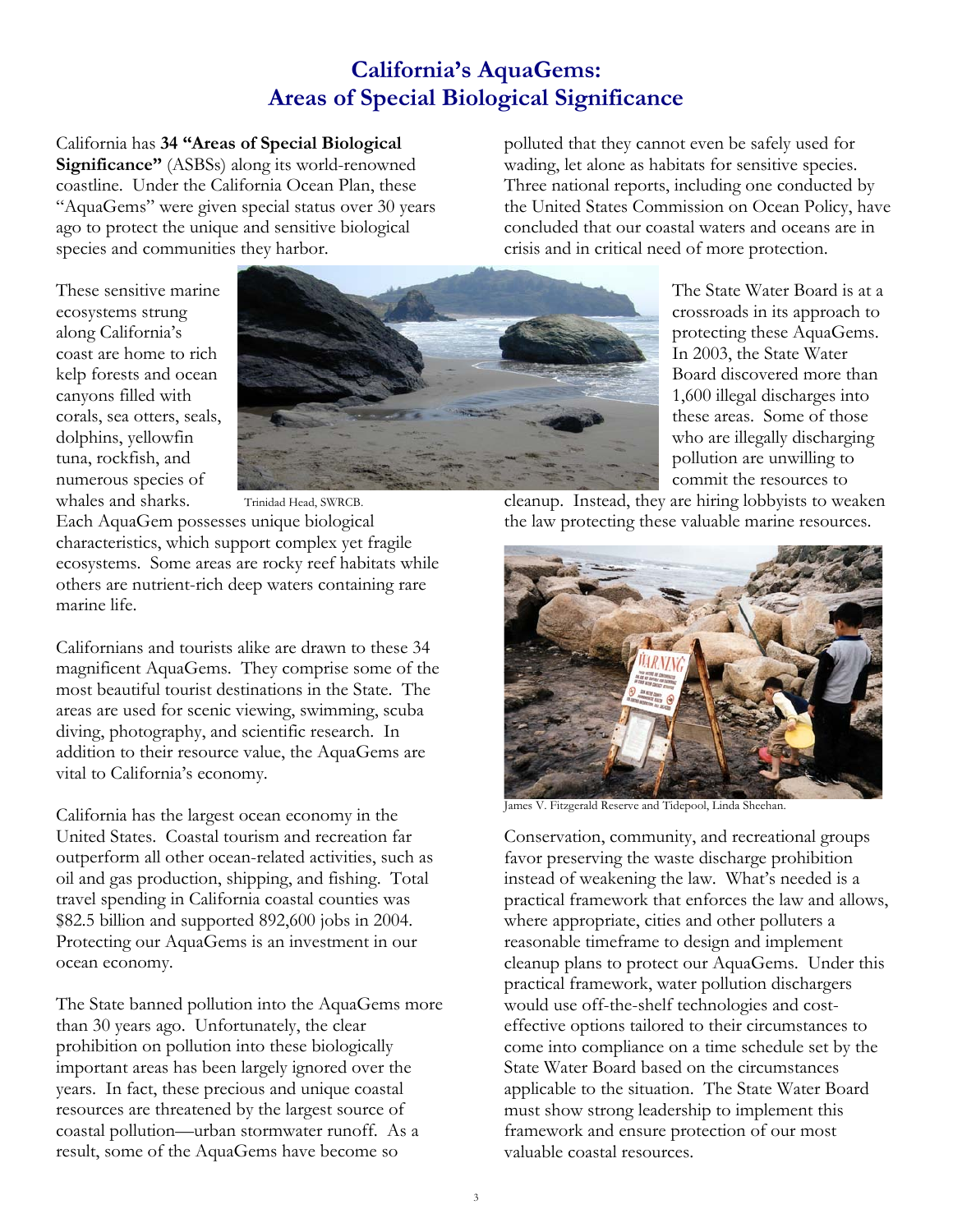### **North Coast AquaGems**

Marked by lush Redwood Forests along its coastal mountains, the magnificent North Coast has 14 Areas of Special Biological Significance:

- Redwood National Park
- Trinidad Head
- King Range
- Jughandle Cove
- Saunders Reef
- Del Mar Landing
- Gerstle Cove
- Bodega
- Bird Rock
- Point Reyes Headlands
- Double Point
- Duxbury Reef
- Farallon Islands
- James V. Fitzgerald

The North Coast region extends from Del Norte County to San Mateo County. The coastal areas support a wide variety of species from arrowgrass to humpback whales. The ocean economy represents nearly 10 percent of the jobs in the northern rural regions of Humboldt, Del Norte, Mendocino, and San Francisco counties, and about 7 percent of total employment in the entire North Coast region. The Northern California ocean economy is worth nearly \$13 billion annually and employs more than 194,000 people.



#### King Range, SWRCB.

#### **Most Threatened AquaGems**

The AquaGems with the greatest number of pollutant discharges along the North Coast are:

- Redwood National Park (41 discharges)
- James V. Fitzgerald (28 discharges)
- Trinidad Head (17 discharges)
- King Range (17 discharges)



Del Mar Landing, SWRCB.

According to the State Water Board's 2003 report, there are 159 illegal discharges of pollutants into 12 of the 14 North Coast AquaGems. The only AquaGems with no pollution discharges were Bird Rock and Double Point. Much of the waste discharge contains harmful pollutants such has heavy metals and petroleum products from Highway 1, where the road parallels the cliffs along the coastline.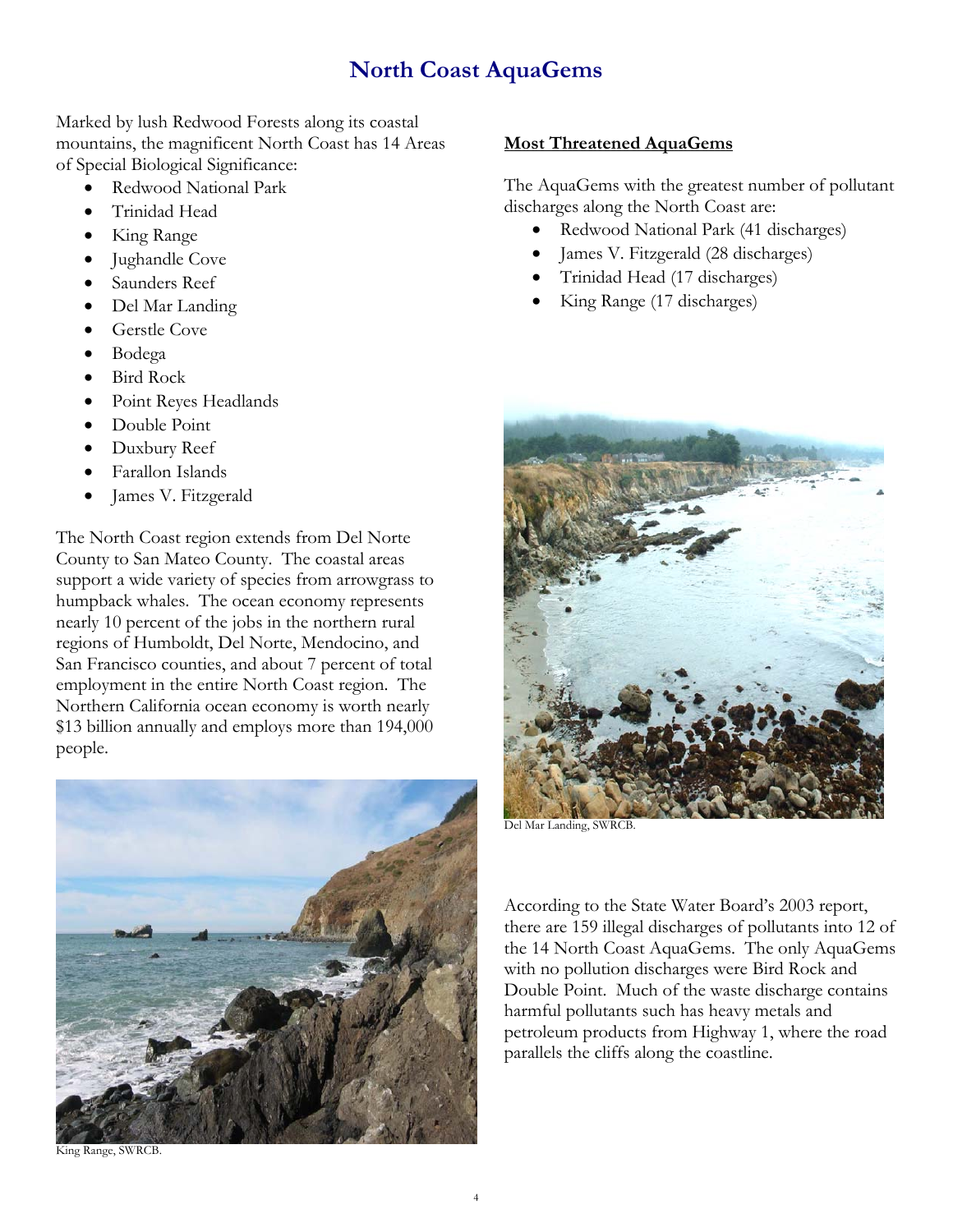### **Featured AquaGem: James V. Fitzgerald**

#### **Location**

The James V. Fitzgerald Reserve in San Mateo County has 5.5 miles of coastline and occupies 518 acres of marine habitat. San Mateo County manages this Reserve, which lies entirely within the boundaries of the Monterey Bay National Marine Sanctuary.



Outstanding tide pools are one of the reasons James V. Fitzgerald receives more than 135,000 visitors annually, SWRCB.

#### **Resources**

James V. Fitzgerald is one of the richest intertidal areas on the California coast. Extensive shale reefs are home to a wide variety of marine life, such as giant green anemones, limpets, purple sea urchins, crabs, and snails. In fact, over 25 new species have been discovered at this Reserve. It's best to see the tide pools during low tides, which expose the rocky shoreline to view. The intertidal zone, which contains rocky reefs at sea level and pocket beaches, is renowned for its richness and diversity of species. Accessible at low tide, the reefs receive high levels of use because of their proximity to the San Francisco Bay Area.

#### **Stormwater Runoff**

There are 28 direct discharges of polluted urban runoff into the Fitzgerald Reserve. San Vicente Creek, which drains an urban watershed and is chronically contaminated with coliform bacteria, also flows directly into this Reserve.



James V. Fitzgerald is home to extensive shale reefs, teeming with life, which become exposed at low tide, SWRCB.

#### **Impacts**

The discharges flowing into the Fitzgerald Reserve are causing significant contamination, threatening both aquatic life and human health. After heavy rains, the plume of contamination from San Vicente Creek may flow into the intertidal area of the Reserve, extending several meters north and south of the creek mouth. The beach at the Reserve is regularly closed or posted with contamination warnings, and has received an "F" grade in Heal the Bay's Beach Report in 27 percent of the dry weather samples taken in 2004. Despite this contamination, the Fitzgerald Reserve receives more than 135,000 visitors annually.



James V. Fitzgerald is regularly closed or posted with warnings of bacterial contamination, Linda Sheehan.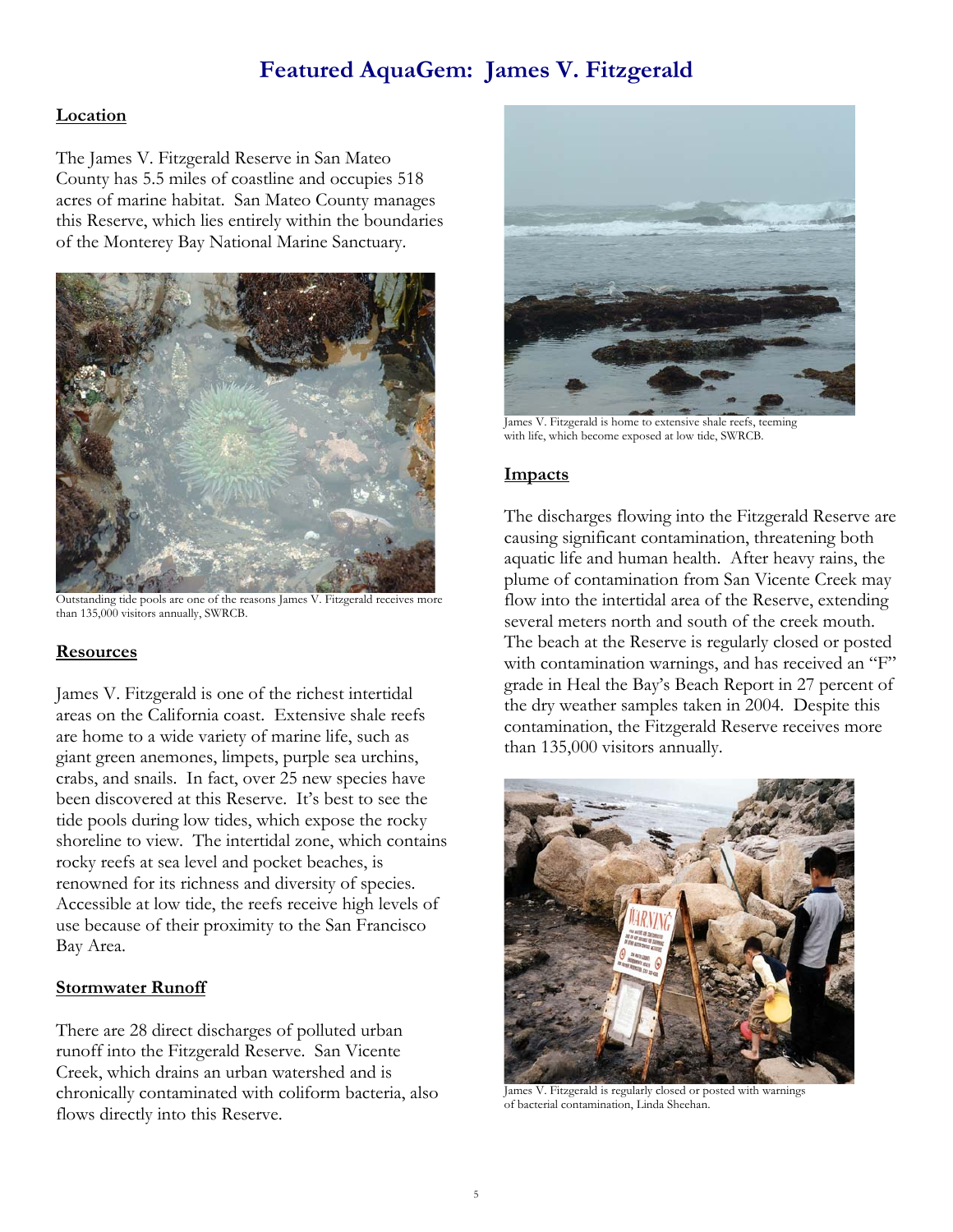### **Central Coast AquaGems**

From the unparalleled beauty of Big Sur to the picturesque beaches of Santa Barbara, the Central Coast is home to eight Areas of Special Biological Significance:

- Año Nuevo
- Pacific Grove
- Carmel Bay
- Point Lobos
- Julia Pfeiffer Burns
- Salmon Creek Coast
- San Miguel, Santa Rosa & Santa Cruz Islands
- Santa Barbara and Anacapa Islands

The natural splendor of the Central

Coast supports a wide variety of migratory birds, plants, and marine mammals. Chief among the marine mammals is the California sea otter, a threatened species. In fact, the region from Monterey to Santa Barbara is home to a well-documented subpopulation of sea otters, which lives within the local waters year round.



Sea otter naps off Monterey, Marc Shargel. Reprinted with Permission.

Sea otters play an important role in maintaining healthy kelp beds by controlling the population of herbivores, such as sea urchins. However, the sea otter remains a threatened species, with an estimated population of only 2,700. A major threat to sea otters is diseases caused by land-based pollution from human activity.

Visitors from around the state and the world visit the Central Coast to admire its stunning marine ecosystems. In fact, the ocean economy in Central California (Santa Cruz, Monterey, San Luis Obispo,

Santa Barbara, Ventura) is worth nearly \$6 billion. Central California has the fastest growing ocean economy of any region in the state. It grew by more than \$1 billion between 1990 and 2000.



Polluted runoff flows into Bay at Lover's Point in Pacific Grove, Monterey Bay National Marine Sanctuary.

### **Most Threatened AquaGems**

The AquaGems with the greatest number of pollutant discharges along the Central Coast are:

- Carmel Bay (348 discharges)
- Pacific Grove (246 discharges)
- Salmon Creek Coast (35 discharges)
- Julia Pfeiffer Burns (25 discharges)

According to the State Water Board's 2003 report, the Central Coast has 687 illegal discharges of pollutants into its AquaGems. Many of the discharges are from pipes that dump contaminated urban runoff directly into ocean waters. These discharges include city drains, road runoff, golf courses, and seawalls with drainage pipes from private homes.



 Brown Sea Nettle floats off Pacific Grove, Marc Shargel. Reprinted with Permission.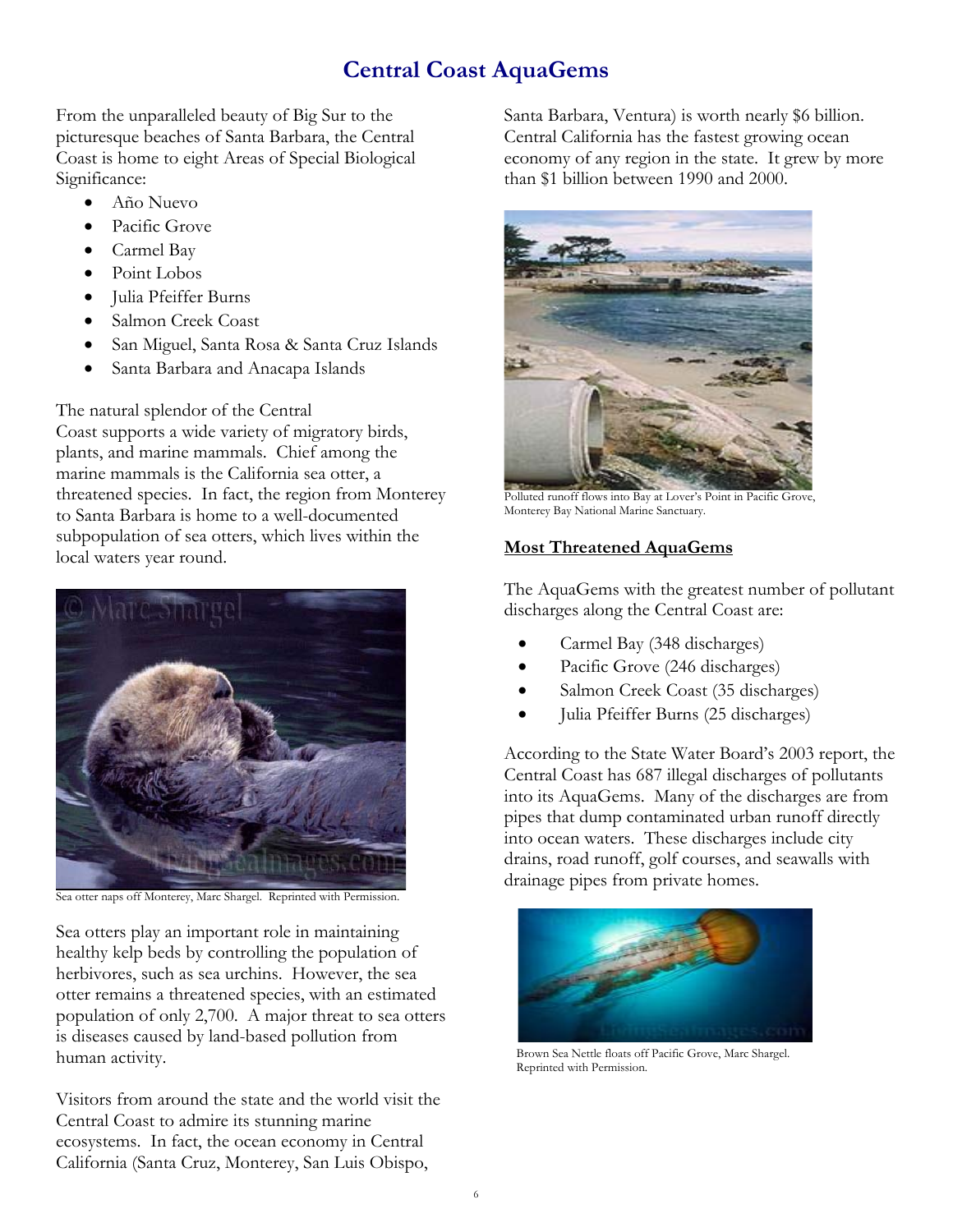### **Featured AquaGem: Carmel Bay**

#### **Location**

Carmel Bay is located in Monterey County, immediately adjacent to the town of Carmel, and includes 6.2 miles of coastline, extending from Pescadero Point to Granite Point. Carmel Bay lies entirely within the Monterey Bay National Marine Sanctuary, and contains the Carmel Bay State Marine Conservation Area. Point Lobos is adjacent to the mouth of Carmel Bay.

#### **Resources**

Investigations to support designating Carmel Bay as an Area of Special Biological Significance highlighted the significance for scientific study of the Bay's resources. These resources include various species of special interest such as the rare purple hydrocoral (Allopora californi); several deep-water marine invertebrates; previously unstudied sponges; and the California (southern) sea otter (Enhydra lutris). According to the State Parks Department: "The presence of the Carmel Submarine Canyon causes seasonal upwellings of nutrient-rich deep seawater. This phenomenon makes Carmel Bay an extremely rich, diversified, and highly productive marine ecosystem of statewide, if not national, significance."



Carmel Bay is home to extensive kelp forests and a diverse community of unusual invertebrates, Marc Shargel. Reprinted with Permission.



Carmel Bay is directly adjacent to the City of Carmel, and receives many visitors to its beaches, SWRCB.

#### **Stormwater Runoff**

Carmel Bay has the second largest number of pollutant discharges of any Area of Special Biological Significance in the State – a total of 348 direct discharges including polluted runoff from streets, highways, golf courses, and private homes. Approximately 60 percent of the runoff from the City of Carmel flows through storm drains directly into Carmel Bay, and 40 percent drains directly into the Carmel River, which also flows into Carmel Bay.

#### **Impacts**

The Central Coast Ambient Monitoring Program has observed high levels of coliform at the coastal confluence of the Carmel River, as well as chloride, dissolved solids, and sodium and sulfate levels that exceed water quality standards. High levels of silt, together with nutrient pollution, increase turbidity and threaten the corals that reside in Carmel Bay. Bacterial contamination may contribute to recent high levels of sea otter mortality. Scientists found that 34 percent of sea otters tested in the region were infected with a parasite associated with cat feces. Stillwater Cove Beach in Carmel Bay received Heal the Bay's "Beach Bummer" award for 2003-2004, indicating that it was one of the ten most polluted beaches in California.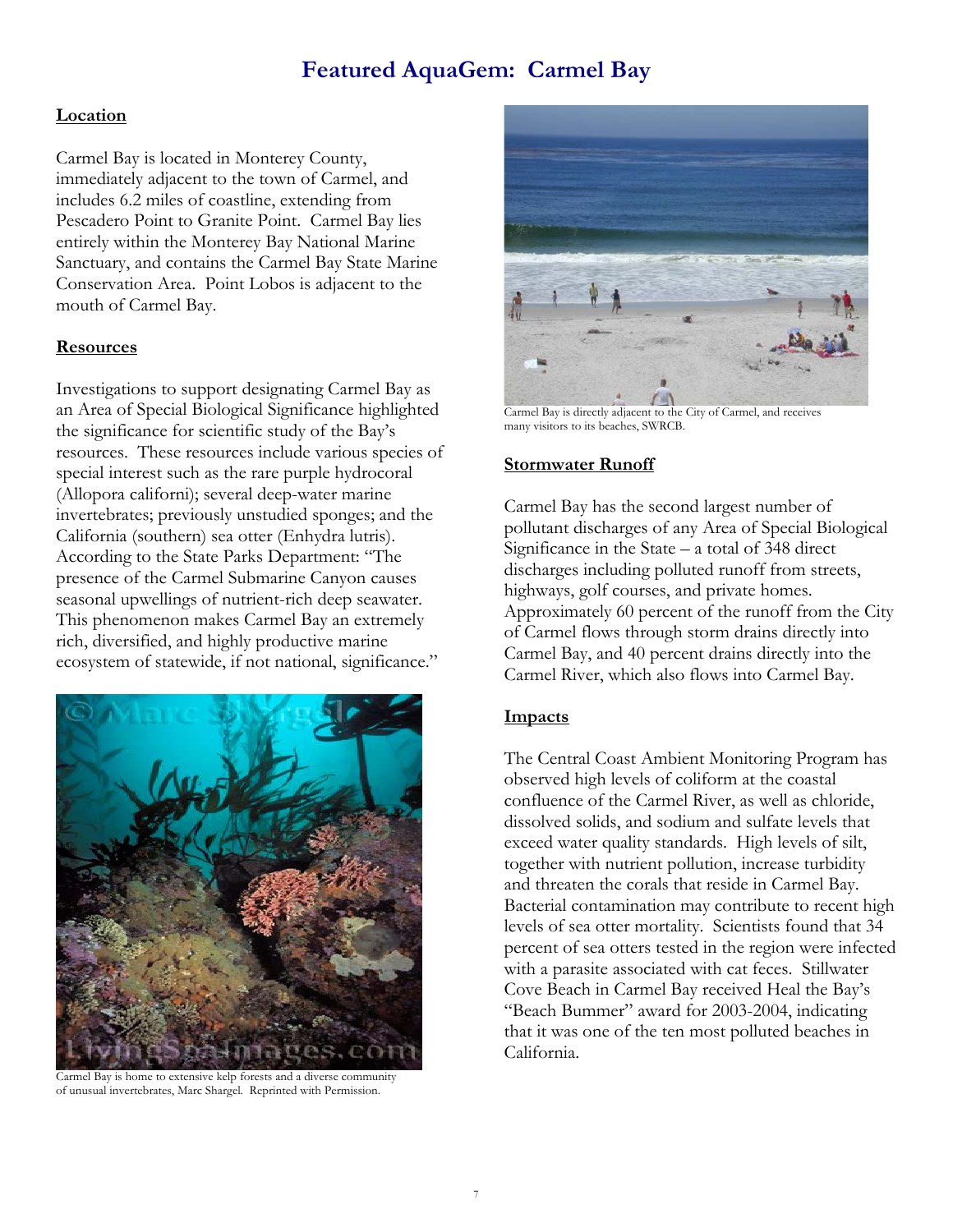### **Southern California AquaGems**

Renowned for its world-famous sandy beaches, Southern California is home to 12 Areas of Special Biological Significance:

- Laguna Point to Latigo Point
- San Nicolas Island and Begg Rock
- Northwest Santa Catalina Island
- Western Santa Catalina Island
- Farnsworth Bank
- Southeast Santa Catalina Island
- Robert E. Badham
- Irvine Coast
- Heisler Park
- San Clemente Island
- San Diego-Scripps
- La Jolla



Irvine Coast, SWRCB.

Stretching from Ventura County to San Diego County, Californians and tourists use these waters for swimming, fishing, and snorkeling. The waters also are habitat for seals, leopard sharks, birds, gray whales, and a diverse population of fish and plant life. The ocean economy employs nearly 375,000 people in this region, and is worth more than \$24 billion in the Southern California counties of Los Angeles, Orange and San Diego alone. Tourism is the Los Angeles region's second largest industry, with nearly four million tourists annually, and over 45 million beach visits per year.

The greatest threat to these waters is polluted stormwater runoff. Increasing urban development and paved sprawl result in increased pollutant load, volume and velocity into these waters, harming public health, marine life, and local economies.



Laguna Point to Latigo Point, SWRCB.

#### **Most Threatened AquaGems**

The AquaGems with the greatest number of pollutant discharges in Southern California are:

- Laguna Point to Latigo Point (410 discharges)
- La Jolla (184 discharges)
- San Diego-Scripps (92 discharges)
- Northwest Santa Catalina Island (38 discharges)

According to the State Water Board's 2003 report, Southern California's AquaGems have 812 illegal discharges. The majority of discharges are pipes and holes through seawalls, bluffs, and landscape areas. These pipes carry bacteria and pollutants from urban streets and surfaces directly into these sensitive ecosystems.



Pollution harms marine life. NRDC/Heal the Bay.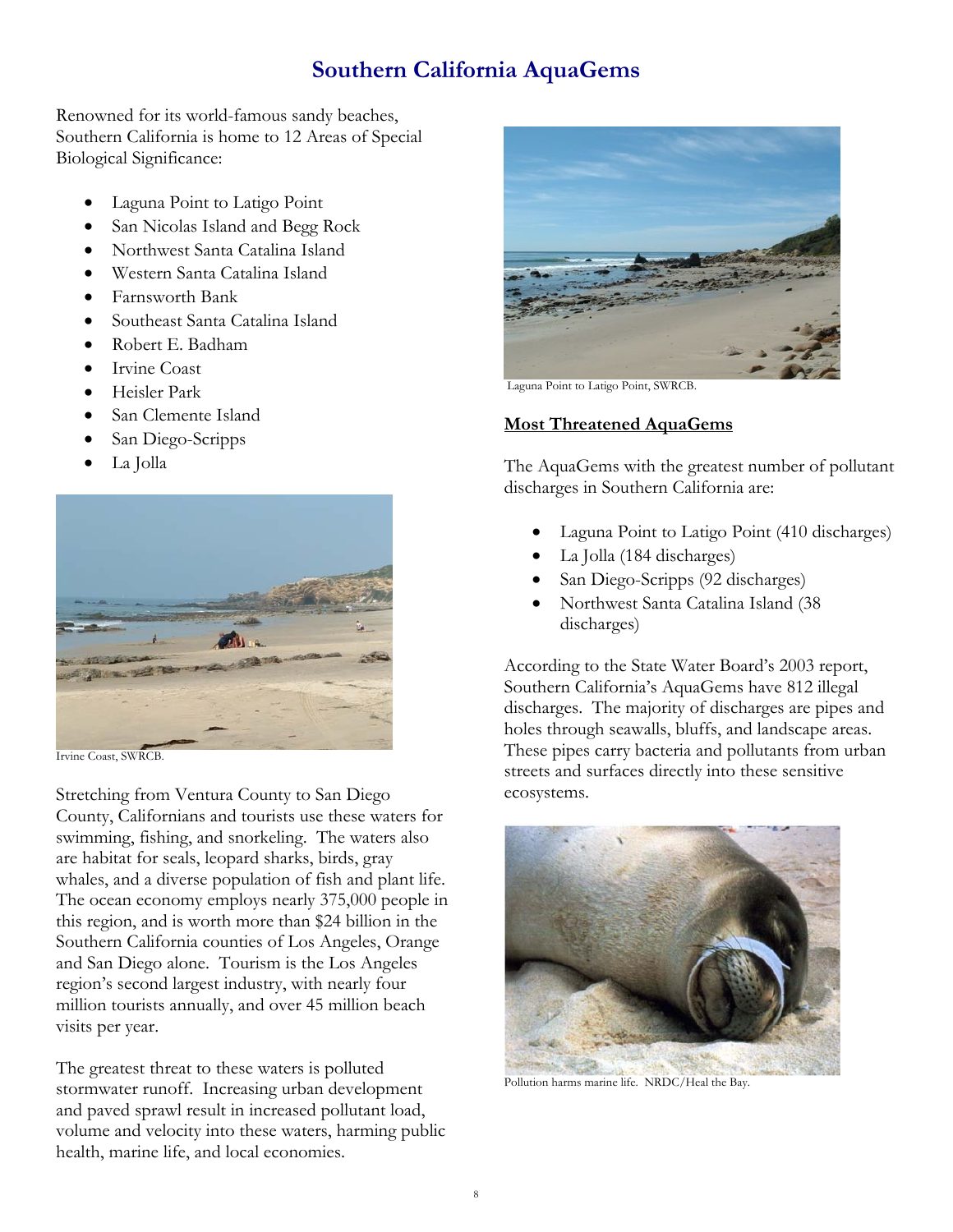## **Featured AquaGems: San Diego-Scripps & La Jolla**

#### **Location**

The San Diego-Scripps and La Jolla Areas of Special Biological Significance are contiguous ocean areas adjoining the La Jolla district of the City of San Diego. These areas have other state-protected area designations – Marine Life Refuge and Ecological Reserve – that recognize their value as outstanding marine wildlife habitat areas.



The La Jolla AquaGem is adjacent to the City of San Diego, and receives runoff from holes in seawalls, SWRCB.

#### **Resources**

Both AquaGems are characterized by rocky intertidal reef habitats, and the La Jolla Reserve also features extensive kelp forests. Both areas are habitat for spiny lobsters and squid, as well as multitudes of fish species. Endangered brown pelicans are known to roost in the cliffs near La Jolla Caves at the southern end of the La Jolla Reserve, and gray whales are known to pass through the vicinity of both areas on their annual migration.

#### **Stormwater**

A recent report documented 92 pollutant discharges into San Diego-Scripps, and 184 pollutant discharges entering the neighboring La Jolla Reserve. Many of these pollutant discharges are from pipes and/or holes coming through seawalls, draining storm runoff from the University of California at San Diego

campus, private residences, bluffs, and landscaped areas. The City of San Diego itself has several larger storm drains that discharge to the areas, including a drain at the foot of Avenida de la Playa.

#### **Impacts**

San Diego's stormwater runoff is commonly contaminated with pathogens (fecal coliform and streptococcus) and heavy metals (such as cadmium, copper, lead, and zinc) that exceed state and federal water quality criteria. Stormwater within the region also has been found to contain the pesticides diazinon and chlorpyrifos at levels that can cause chronic or acute toxicity. The shorelines of both the San Diego-Scripps and La Jolla Areas of Special Biological Significance regularly exceed water quality standards for bacterial indicators.



La Jolla is home to rich kelp forests, SWRCB.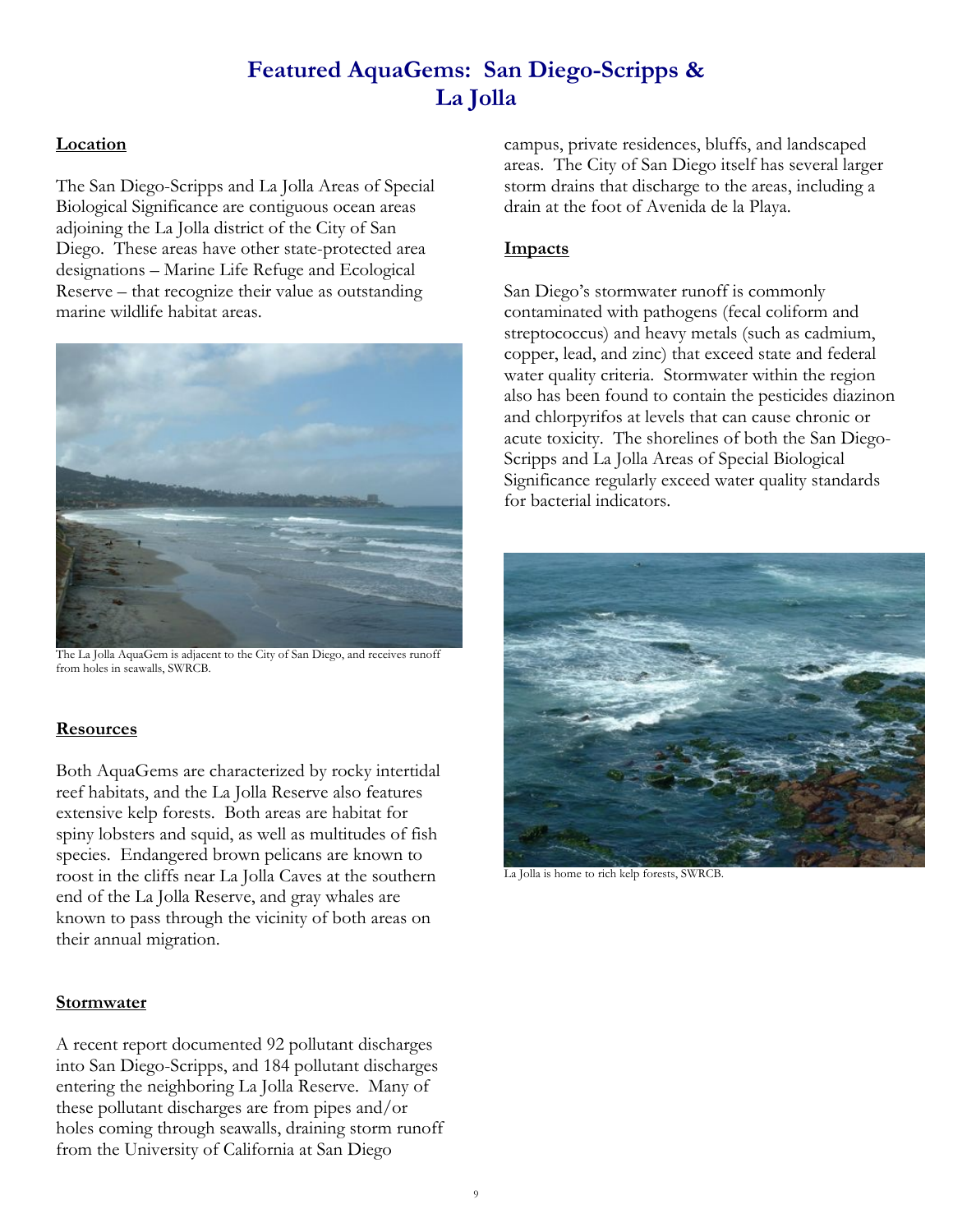### **Practical Solutions For Protecting California's AquaGems**

One of the best ways to protect California's 34 AquaGems is to stop pollution at the source. Along with pollution prevention methods, information and knowledge about pollution control practices have increased dramatically over the past decade. Today, there are many cost-effective, practical solutions used throughout California to protect water quality. In fact, dozens of construction, industry, and government handbooks detail off-the-shelf tools for preventing pollution. These tools have 80-90 percent pollutant removal rates. In other words, these proven technologies used in combination with other pollution control measures can stop pollution before it reaches our AquaGems.



Porous surface allows for water infiltration, LA RWQCB.

#### **Common-Sense Practices Include**

- Preserving natural areas so that stormwater can infiltrate the ground
- Installing storm drain filters
- Employing detention and filtration basins
- Using sand traps and filters
- Raising public awareness
- Preventing illicit discharges
- Retrofitting parks with dry wells and catch basins
- Using porous surfaces that allow drainage into the ground



Small wetland removes pollutants, LA RWQCB.

#### **Sources of Funding**

Protecting California's AquaGems is an investment in our coastal economy. Californians support water pollution cleanup with grants and ballot measures because they recognize the value of our coasts. Since 2001, Californians have dedicated nearly \$2 billion for protecting our water quality. For example:

- Coastal Nonpoint Source Control \$43.1 million
- Clean Beaches Initiative \$76 million
- Nonpoint Source Pollution Control \$19 million
- Nonpoint Source Implementation \$4.5 million
- Agricultural Water Quality Grants \$14 million
- Urban Stormwater Projects \$14.25 million
- Integrated Watershed Management \$47.5 million
- CALFED Programs \$9.4 million

Innovative funding solutions, such as Los Angeles' Prop O, are also possible. Over 76 percent of voters in the City of Los Angeles voted for a \$500 million bond measure that will be used to finance capital improvements to prevent pollution. Partnership grants with government agencies, such as the Coastal Conservancy, are also available.



Virginia Avenue Park Retrofit produces zero net runoff. Santa Monica.